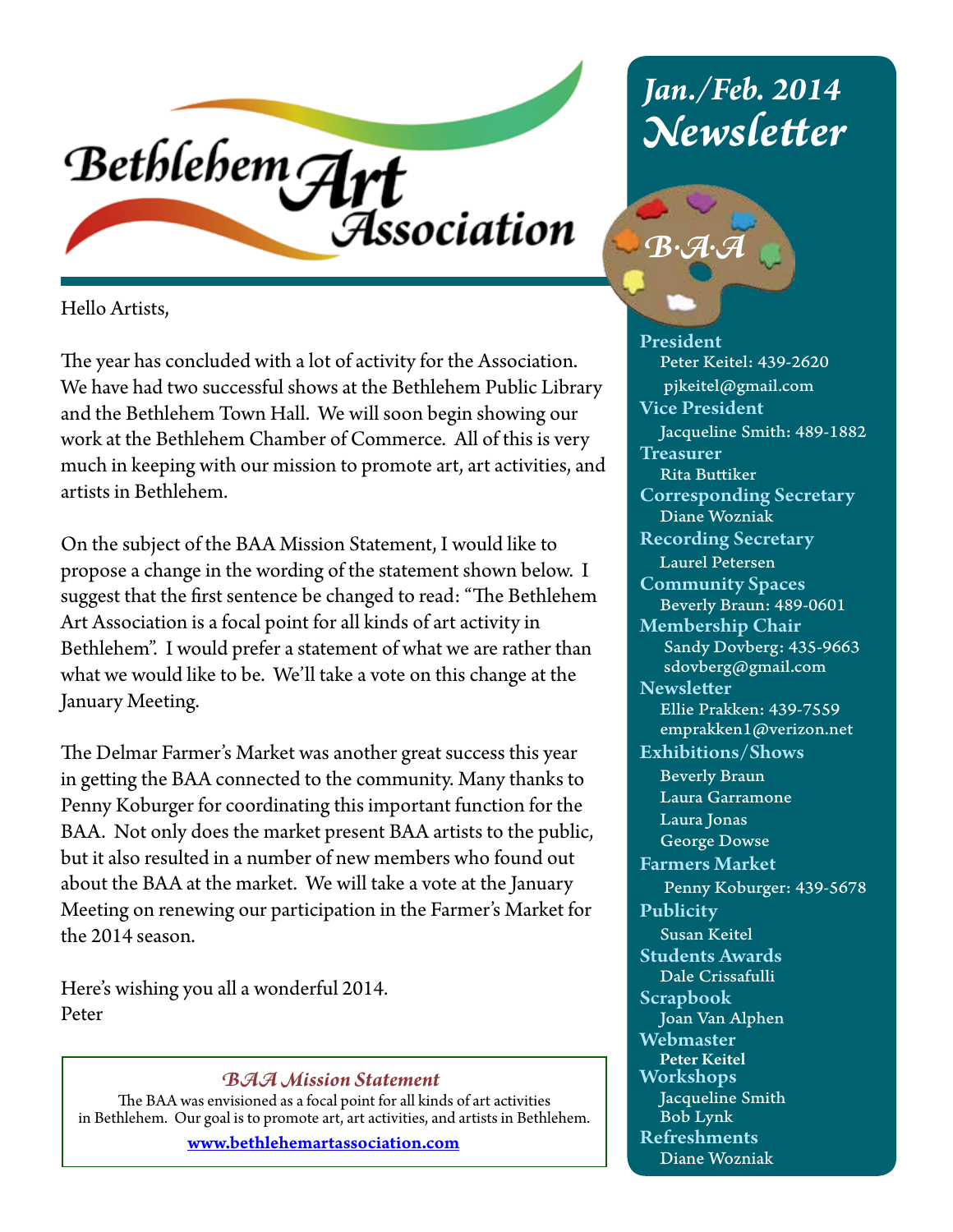

## **Thursday, January 23 Michael Eck Demonstration**

We will have a very different sort of demonstration at the January monthly meeting. Michael Eck is a musician, artist and writer. His artwork incorporates used and found objects, and he likes to work with a Dremel tool. His most frequent subjects are jazz musicians. Check his website at www.michaeleck.com *tvzresized*





## **Thursday, February 20 Bev Saunders ~ Pastel Demonstration** *Barn on 9 L*

Bev Saunders is a local artist who was trained in a variety of mediums, but has settled on pastels. Bev describes her work as "a traditional application in landscape, still life, portraiture and commissioned work. I am very much attracted to the Impressionist style and love the painterly effect that can be rendered in pastels".

## **New! Come join our Technical Sessions**

We will be holding short technical sessions prior to the monthly meetings. Generally these will start at 6:00 or 6:15 and will cover aspects of the art world other than art. The first session was held at the December meeting and covered how to join and use the BAA Facebook Group. The January session will be on Pay Pal and Square and the February session will be on Etsy, the on-line marketplace for artisans and artists. Future sessions might include topics such as: how to modify and transmit images on-line, how to cut mats, how to take better photographs of your artwork, how to set up a website (at least where to start). There are BAA members who know how to do all of these things and volunteers are needed. Easy job; only 45 minutes max.

If there are topics that you are interested in, use the comments section of the BAA website or start discussing it on Facebook. If you have a skill in an area that would be useful to other members, please be willing to share it.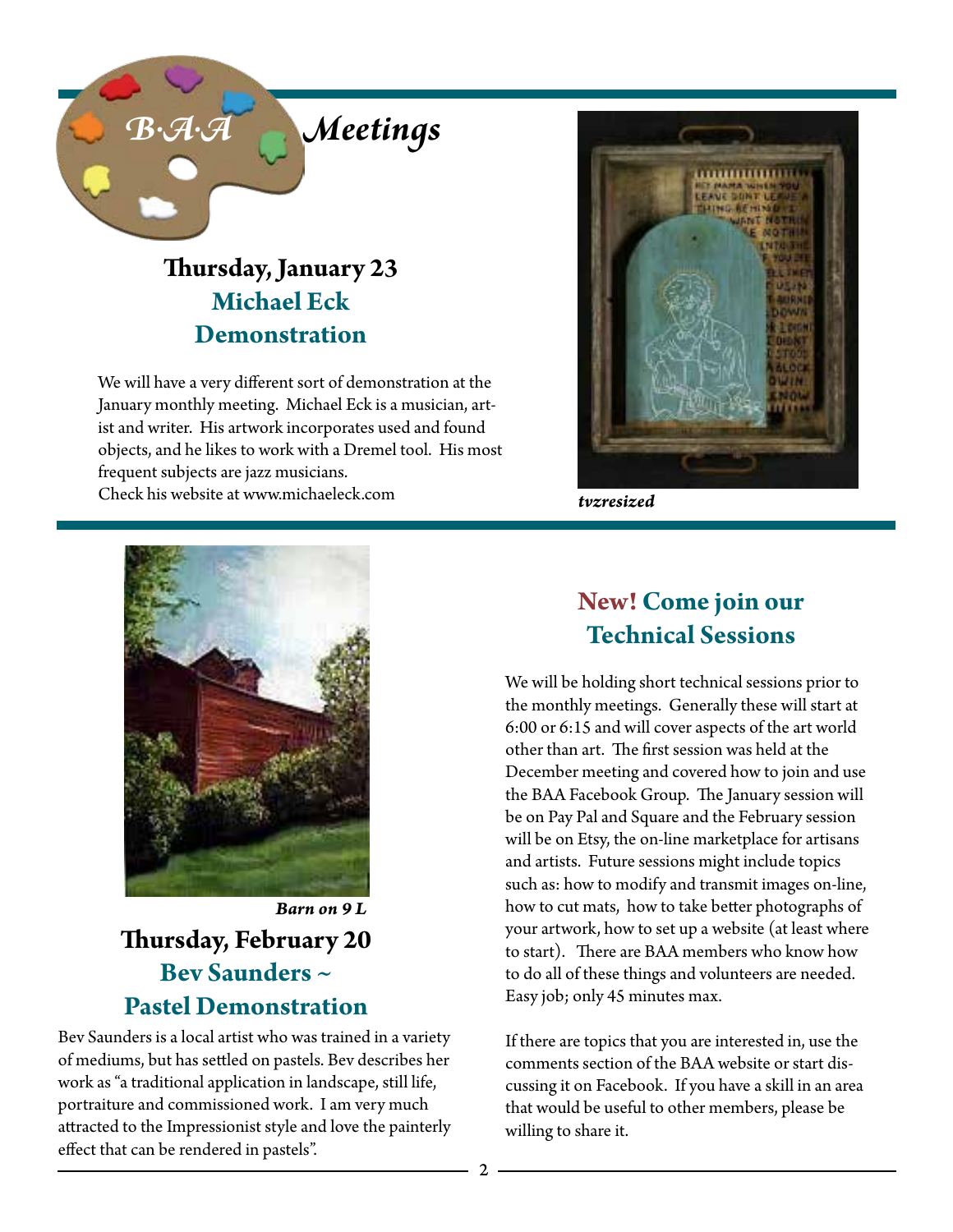

### **In Memorium - Raymond Decker**

Long term member of the Bethlehem Art Association, Raymond Decker passed away November 28, 2013 at the age of 93. He resided at the Terisian House. Mr. Decker was a Lifetime Honorary Member of the BAA. He took up painting upon retirement and loved painting and in particular plein aire painting. His favorite subjects involved nature and flowers. Mr. Decker was also a member of Saratoga Arts, the Greene County Council on the Arts, and Niskayuna Brush and Palate.

I have a couple of one-person shows coming up: *Albany Watercolors and More,* Albany First Friday, Feb. 7 , First Presbyterian Church, 362 State St., Albany....5:30 - 8:30pm and *Watercolors by Kevin Kuhne*,

Center Gallery at the Commons in Clifton Park, Thurs. March 13 to Sun. April 27, 6 Clifton Common Ct., Shen Community Center, Clifton Park

*Kevin Kuhne*



Penny Koburger will be showing at the Bethlehem Public Library for the month of January.

*Please welcome new members: Ed Pfitz and Carol Turner*



You and your friends are invited to an exhibition of original artworks by

**Bev Braun** and **Joan Van Alphen** 

Opening Reception Sunday, Feb.9,2014 2-4 PM

Exhibition: February 1 - 28

**Stedman Gallery** Wm. K. Sanford Library **Some Like it Hot by Bev Braun** 629 Albany Shaker Road<br>Loudonville, Ny **Happy Hour by Joan VanAlphen** 518-810-0314

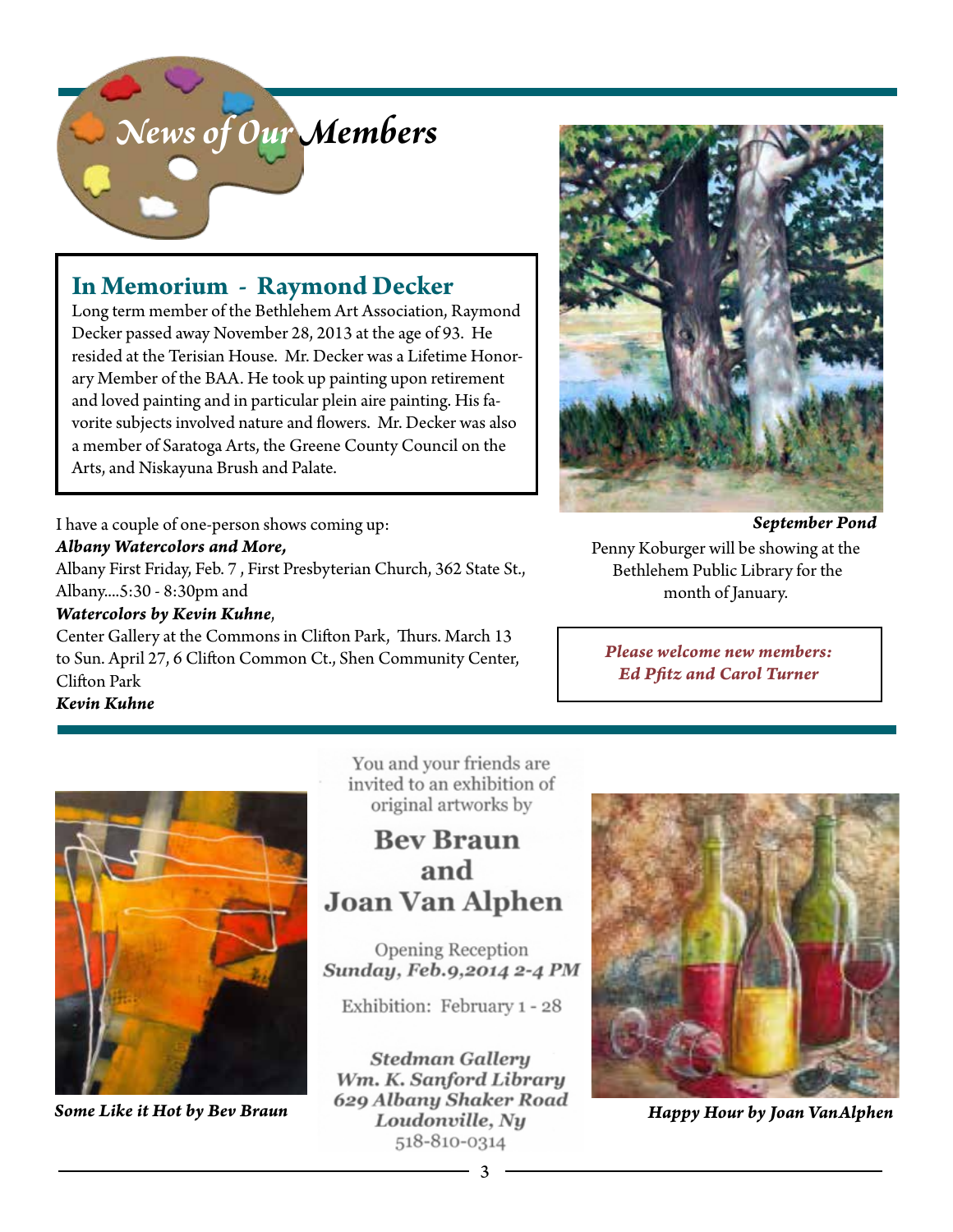

## **Bethlehem Art Association Group on Facebook**

The BAA now has a Facebook group page "Bethlehem Art Association" for members to post art, art supplies for sale or trade, events and exhibits by members, and other information. The first step in joining the group is to join Facebook. If you are not already on Facebook, check with a grandchild on how to do it. Next, enter "Bethlehem Art Association" in the Search Field on the upper left of the page. When the BAA Group comes up, click "Join". If you are unable to join in this way, please email Barbara Walter at barbarawalter@aol.com and she will send an invite to your email address from the page.

## **Help Wanted !**

#### **Volunteers are needed for several jobs.**

Here's a list with short descriptions of what the job involves. Call Peter Keitel for more information, 588-0005.

#### **Jobs:**

- 1. *Coordinator of Town Hall Show*
- 2. *Coordinator of Bethlehem Chamber of Commerce Shows*
- **Description (for both jobs)**: Keep lists of who has signed up for the show. Email instructions on hanging and take down. Help with Town Hall hanging.

#### **Job**: *Research Pros and Cons of BAA as Tax Exempt Organization*

**Description**: More complicated, but we have been living without it.

#### **Job***: Web Assistant*

**Description:** Maintain "Where to see BAA Artists" page of the website. Helps to be familiar with iPage/Weebly.



*Vosburgh Marsh by Jim Cramer*

## **Scholarship Raffle**

 The BAA is holding a raffle to support a \$500 scholarship for a Bethlehem High School senior to be awarded next spring. The prize is a wonderful oil painting called Vosburgh Marsh depicting an area in Greene County (above) by Jim Cramer. This is the painting that Jim did at the April BAA meeting and generously donated to the Association. The size of the painting is 22 inches by 28 inches.

 The price of a ticket is \$5.00. Only 100 tickets will be sold. The drawing will be held at the next monthly meeting of the BAA after the 100 tickets have been sold. Tickets are below. Feel free to print extra tickets. Completed tickets, along with a check (payable to BAA) to cover the

number of tickets purchased, should be mailed to:

Laura Jonas

29 Dover Drive Delmar, NY 12054

Laura will keep a list of ticket buyers. Once 100 tickets are received, any additional tickets and payments will be returned, and the drawing will be held.

**Bethlehem Art Association Scholarship Raffle** *Prize: Oil painting "Vosburgh Marsh" by Jim Cramer* **\$5.00 per ticket**

| ٠<br>• Name |  |  |  |
|-------------|--|--|--|
| : Address   |  |  |  |
| ٠<br>٠      |  |  |  |
| • Phone     |  |  |  |
|             |  |  |  |
| ۰           |  |  |  |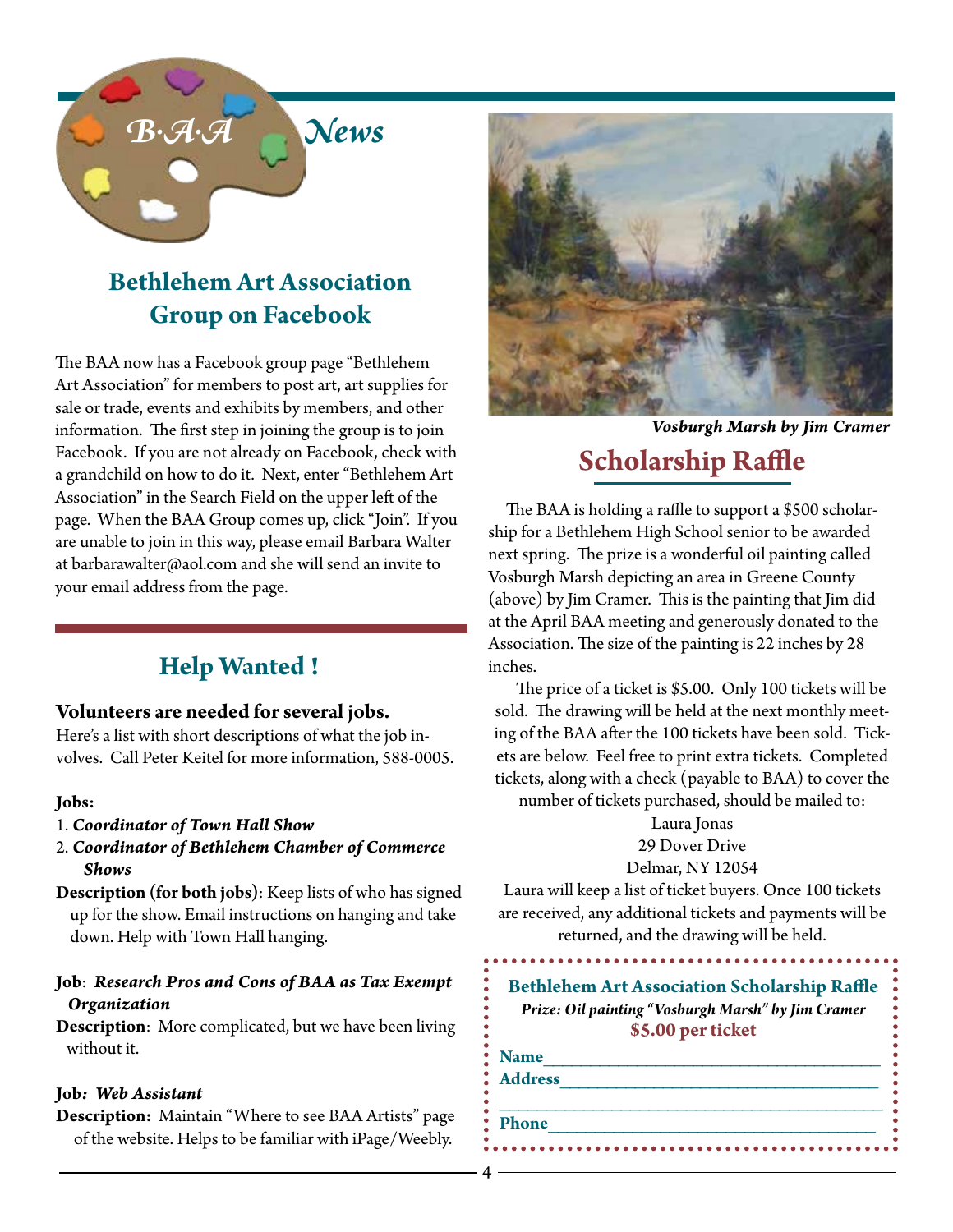# *B.A.A Meeting Recaps and More News*

## **December Meeting Presentation**

## **Farmer's Market**

We managed to have artists sign up for all but one week. We had 13 members participate. It has been great publicity for individual artists and for the BAA. We continued to get new members who saw us there. Now that we have panels for hanging art, it is my hope that even more members can participate in the future. (If you can't find or borrow a canopy, you can sign up for one of the indoor Saturdays in the Fall). Penny Koburger



Linda Asmus gave a fascinating presentation on the unique watercolor method that she uses. The result is remarkably intense watercolor paintings. The secret is the preparation of the paper with an acrylic sealant and using a dry brush. Many of the traditional rules of watercolor are suspended. You can work

light over dark and even erase. Look up David Dunlop on YouTube for videos that provide more information on this method.



*Final painting*

## **Jim Cramer workshop**

On November 2, we met at the church where all the plein air artists gathered. While it was a somewhat sunny at 9am it did became progressively cloudy thru the midday. Jim brought us out to an area around the Goose Pond where we set up and he began his demonstration. It was a lovely area with many potential scenes emphasizing the autumn beauty around us. We watched as Jim focused on applying a generous amount of paint to block in his pond scene. After he worked for awhile, we began to visualize our own scenes on canvas. After 1pm, the clouds thickened and by 2 pm, the soft rain began to pelt us as we packed up before scurrying to our cars. Jim's vivid and colorful work was almost done, but most of us would have to complete the paintings at home. Other than a missing easel, we had a nice time and I know I will return to that area for future plein air sessions.

Jacqueline Smith

5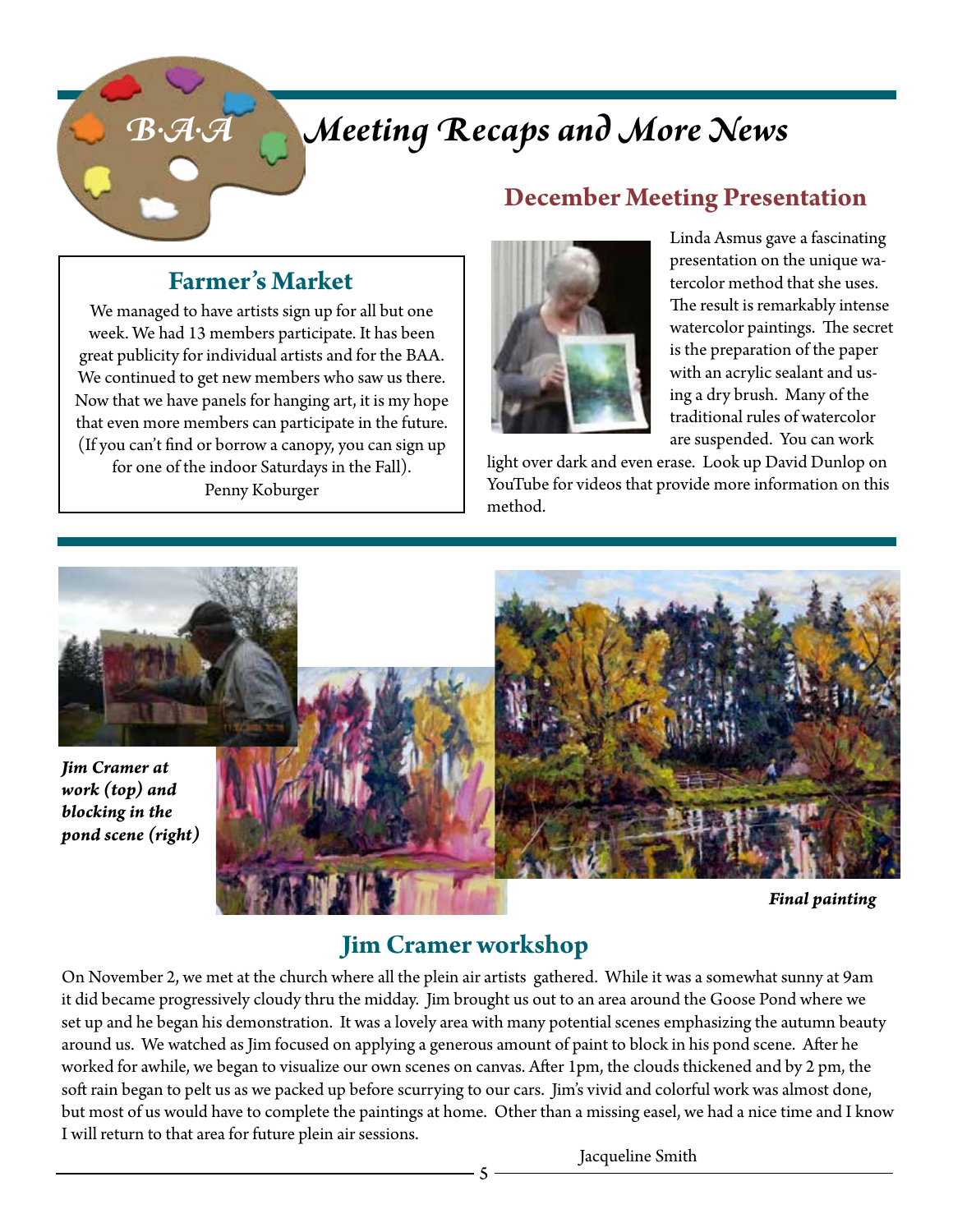

## **Bethlehem Chamber of Commerce Shows**

 The Bethlehem Chamber of Commerce recently refurbished its office and would like to have the work of local artists on display. This is another great opportunity to exhibit the talents of BAA artists to the community. We already have a show for January and February with 12 artists who signed up at the December monthly meeting. Future shows will also run for two months and will exhibit the work of another 12 artists. We already have a waiting list of 8 people for the March/April show. We will continue to rotate this way until all members who wish have had an opportunity. Then we will start over. Thus, BAA artists will be on continuous display in Bethlehem. This will also be a good way to give new members a start at exhibiting their work.

 The Chamber would also like to be able to sell note cards that depict Bethlehem scenes, created by local artists. E-mail pjkeitel@gmail.com if you are interested in a future show or if you have note cards to sell.

## **Bethlehem Town Hall Show**

Eighteen BAA members had their work on display at the Bethlehem Town Hall during October and November.



The show received many positive comments, particularly from Town Hall employees who had their workplace brightened up. We will be back at the Town Hall Next October and November with a themed

show that will include scenes from the Town of Bethlehem. Start getting ready. There is room for only 19 pieces and a sign-up sheet will be made available in spring 2014.

### **The Fall Member Show**

This Year's Annual Fall Show was another great success. Many thanks to the Exhibits Committee for their fine work. Also thank you to Deborah Bayly from the Arts Center of the Capital Region for judging the show. The Best in Show Award went to Bob Lynk for his "Bridgewater Barn"

watercolor. *Shown on the right.*  The other award winners were (in order, 1st, 2nd, 3rd, HM by Category): **Oil**: George Dowse, Lorrain Chesin, Denise Crisafulli, and Linda Nimmer



**Water**: Kevin Kuhne, Joan Krathaus, Rosemary McAvoy, and Diane Wosniak

**Pastel**: Laura Garramone, Peter Keitel, Jacqueline Smith, and Rita Buttiker

**Photography:** Paul Mosher, Lynne Dearstyne, Laura Jonas, and Peter Rossi

The People's Choice Awards went to (number of votes): Kevin Kuhne(26), Marlene Cerutti(18), Karen Woodin(17), Bob Lynk(16), Linda Asmus(13), Rita Buttiker(11), and Rosemary McAvoy(10).

## **Spring Show at Albany Visitors Center**

Another themed show by the BAA will be held next spring in conjunction with the Albany Tulip Festival. The show will be at the Albany Visitors Center in Quackenbush Square and will be limited to images of tulips, other flowers, or garden scenes. One piece per person can be submitted on Saturday, May 3, 2013 from 10:00am to 1:00pm and take down will be Friday, June 27 from 3:00-5:00pm. Artists must agree that 20% of the sale price will go to the Albany Visitors Center. Keep busy during the winter. Contact Penny Koburger for additional information (439-5678 or pkoburg@verizon.net).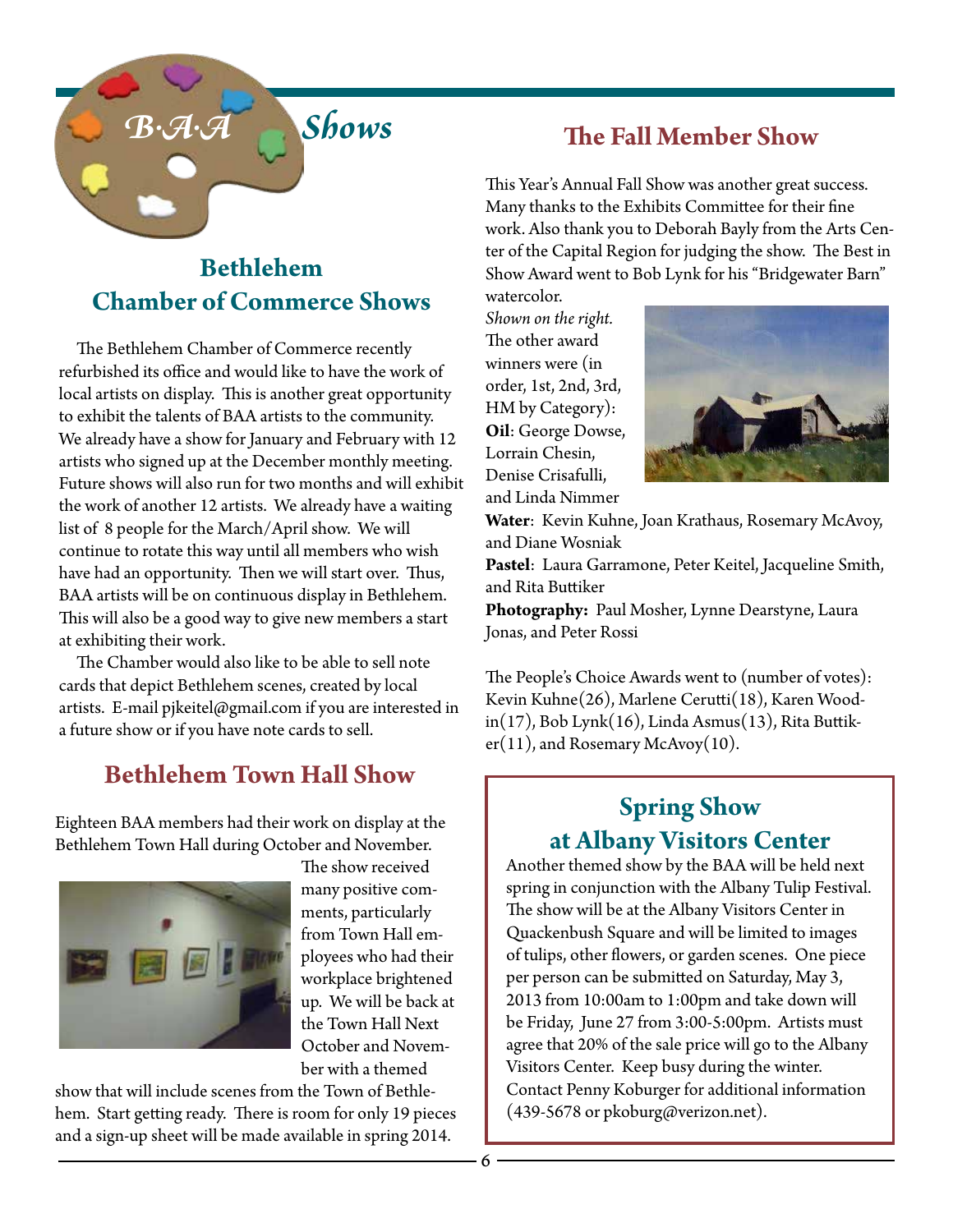

## *BAA Community Exhibit Schedule January 2014 through April 2014*

#### **Sign up at a monthly meeting to schedule a showing of your work or contact Bev Braun at 489-0601 or bevbraun@nycap.rr.com**

#### VENUES RESERVED FOR BA A MEMBERS

|                                                                 | <b>JAN</b>                   | <b>FEB</b>  | <b>MAR</b>  | <b>APR</b>  |
|-----------------------------------------------------------------|------------------------------|-------------|-------------|-------------|
| <b>BONE &amp; JOINT CENTER</b><br>28 hangers (2 halls, 14 each) | MICHAEL<br><b>GALLITELLI</b> |             | <b>OPEN</b> |             |
| FOUR COURNERS LUNCHEONETTE<br>10 hangers - can hold doubles     | <b>DEE</b><br><b>FOLEY</b>   | <b>OPEN</b> | <b>OPEN</b> | <b>OPEN</b> |
| THOMAS NICOLLA PHYSICAL<br>THERAPY ASSOCIATES - 9 spaces        | <b>OPEN</b>                  |             | <b>OPEN</b> |             |

## VENUES FREQUENTLY AVAILABLE FOR BAA MEMBERS

#### *Capital Bank, Slingerlands Price Chopper Plaza:*

Contact Greg Bruno at 518-694-5625 or email gbruno@capitalbank.com

#### *Bethlehem Public Library, Delaware Ave., Delmar:*

Contact Alissa, 439-9314. Ask for the Information desk. Space is available on a 24 month cycle and requests are handled on a first-come-first– serve basis. Early, on the first business day of the month appears to be the best time to submit requests for one of the two corridors.

#### *Beverwyck Independent Retirement & Assisted Living:*

Contact Jessica Newman, 451-2111. Beverwyck Lane/Autumn Drive, Slingerlands, 15 spaces, availability will vary. Please call.

#### *Greenville Public Library, 8 North Street, Greenville:*

Contact Sean Stewart, 518-966-8205. Two month showings. Space for up to 50 pieces.

#### *Ultraviolet Café, 292 Delaware Ave., Albany:*

Contact Annette Nanes at 434-0333 or stop by when at or near the Spectrum Theatre next door to the Ultraviolet Café.

#### *Uncommon Grounds Coffee & Bagels, 1235 Western Ave., Albany:*

Contact Jennifer Maher, 885-4857 or 542-1897. Please note that Ms. Maher also arranges exhibits for their Saratoga location on Broadway.

#### *Voorheesville Public Library:*

Contact Lynn Kohler at 765-2791 to schedule a show and reception.

*Bank of Coxsackie, Rte. 81, Greenville:* Contact Rita Buttiker, 518-634-2272

*Green County Bank, Rtes. 32 and 81, Greenville:* Contact Rita Buttiker, 518-634-2272

*Madison Theater Windows:* Contact Lorenz M. Worden, 518-489-0866 http://lorenzworden.wordpress.com